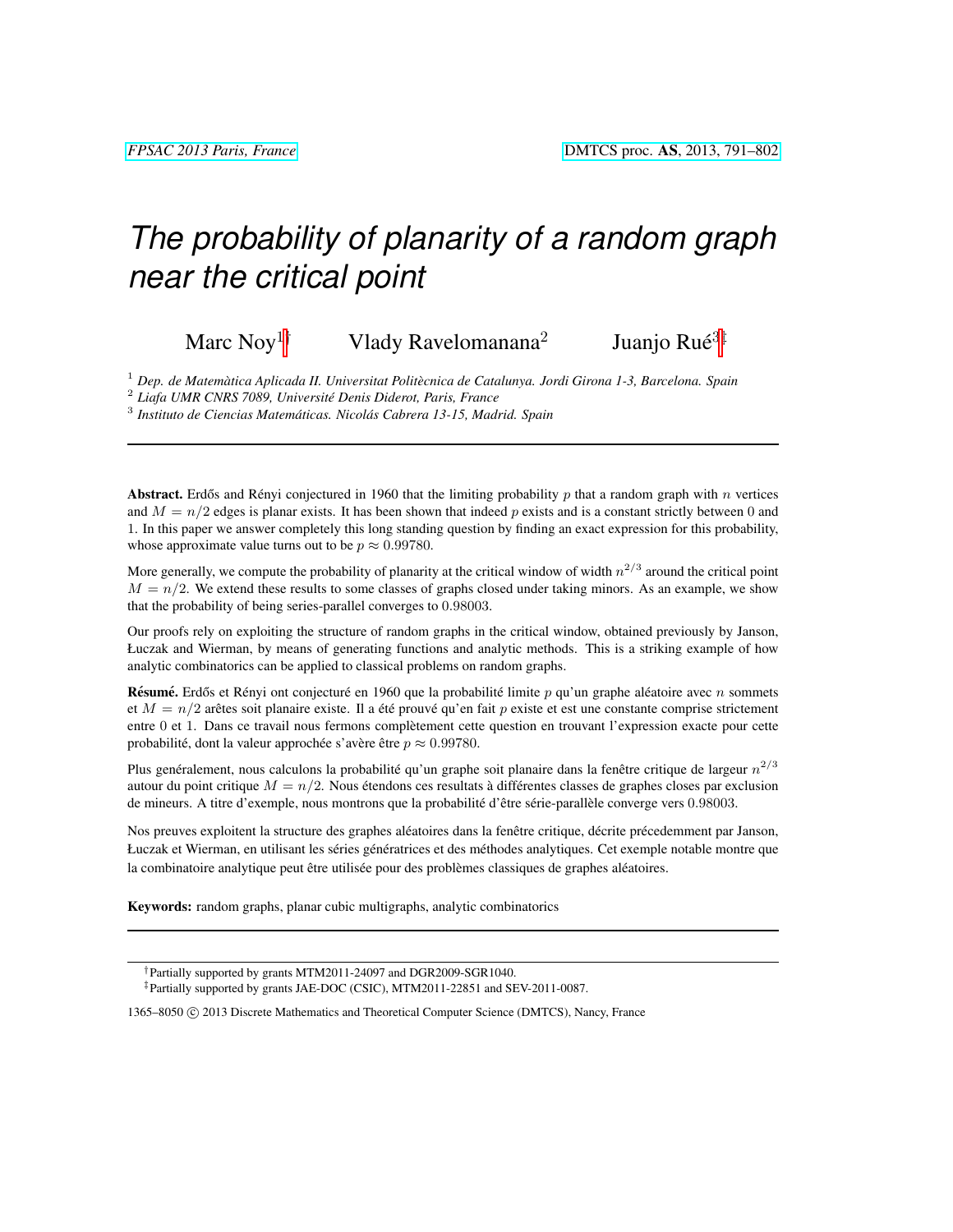### 1 Introduction

The random graph model  $G(n, M)$  assigns uniform probability to graphs on n labelled vertices with M edges. A fundamental result of Erdős and Rényi [\(1960\)](#page-10-0) is that the random graph  $G(n, M)$  undergoes an abrupt change when M is around  $n/2$ , the value for which the average vertex degree is equal to one. When  $M = cn/2$  and  $c < 1$ , almost surely the connected components are all of order  $O(log n)$ , and are either trees or unicyclic graphs. When  $M = cn/2$  and  $c > 1$ , almost surely there is a unique giant component of size  $\Theta(n)$ . We direct to reader to the reference texts of Bollobás [\(1985\)](#page-9-0) and [Janson et al.](#page-10-1) [\(2000\)](#page-10-1) for a detailed discussion of these facts.

We concentrate on the so-called *critical window* namely  $M = \frac{n}{2}(1 + \lambda n^{-1/3})$ , where  $\lambda$  is a real number, identified by Bollobás [\(1984a,](#page-9-1)[b\)](#page-9-2). Let us recall that the *excess* of a connected graph is the number of edges minus the number of vertices. A connected graph is *complex* if it has positive excess. As  $\lambda \to -\infty$ , complex components disappear and only trees and unicyclic components survive, and as  $\lambda \to +\infty$ , components with unbounded excess appear. A thorough analysis of the random graph in the critical window can be found in [Janson et al.](#page-10-2) [\(1993\)](#page-10-2) and [Łuczak et al.](#page-10-3) [\(1994\)](#page-10-3), which constitute our basic references.

For each fixed  $\lambda$ , we denote the random graph  $G\left(n,\frac{n}{2}(1+\lambda n^{-1/3})\right)$  by  $G(\lambda)$ . The *core*  $C(\lambda)$  of  $G(\lambda)$ is obtained by repeatedly removing all vertices of degree one from  $G(\lambda)$ . The *kernel*  $K(\lambda)$  is obtained from  $C(\lambda)$  by replacing all maximal paths of vertices of degree two by single edges. The parameter n is implicitly assumed in all the previous definitions. The graph  $G(\lambda)$  satisfies asymptotically almost surely several fundamental properties, that were established by [Łuczak et al.](#page-10-3) [\(1994\)](#page-10-3) by a subtle simultaneous analysis of the  $G(n, M)$  and the  $G(n, p)$  models.

- 1. The number of complex components is bounded.
- 2. Each complex component has size of order  $n^{2/3}$ , and the largest suspended tree in each complex component has size of order  $n^{2/3}$ .
- 3.  $C(\lambda)$  has size of order  $n^{1/3}$  and maximum degree three, and the distance between two vertices of degree three in  $C(\lambda)$  is of order  $n^{1/3}$ .
- 4.  $K(\lambda)$  is a cubic (3-regular) multigraph of bounded size.

The key property for us is the last one. It implies that asymptotically almost surely the components of  $G(\lambda)$  are trees, unicyclic graphs, and those obtained from a cubic multigraph K by attaching rooted trees to the vertices of  $K$ , and attaching ordered sequences of rooted trees to the edges of  $K$ . Some care is needed here, since the resulting graph may not be simple, but asymptotically this can be accounted for.

It is clear that  $G(\lambda)$  is planar if and only if the kernel  $K(\lambda)$  is planar. Then by counting planar cubic multigraphs it is possible to estimate the probability that  $G(\lambda)$  is planar. To this end we use generating functions. The trees attached to  $K(\lambda)$  are encoded by the generating function  $T(z)$  of rooted trees, and complex analytic methods are used to estimate the coefficients of the corresponding series. This allows us to determine the exact probability

$$
p(\lambda) = \lim_{n \to \infty} \Pr \left\{ G \left( n, \frac{n}{2} (1 + \lambda n^{-1/3}) \right) \text{ is planar} \right\}.
$$

In particular, we obtain  $p(0) \approx 0.99780$ .

This approach was initiated in the seminal paper of [Flajolet et al.](#page-10-4) [\(1989\)](#page-10-4), where the authors determined the threshold for the appearance of the first cycles in  $G(n, M)$ . A basic feature in [Flajolet et al.](#page-10-4) [\(1989\)](#page-10-4)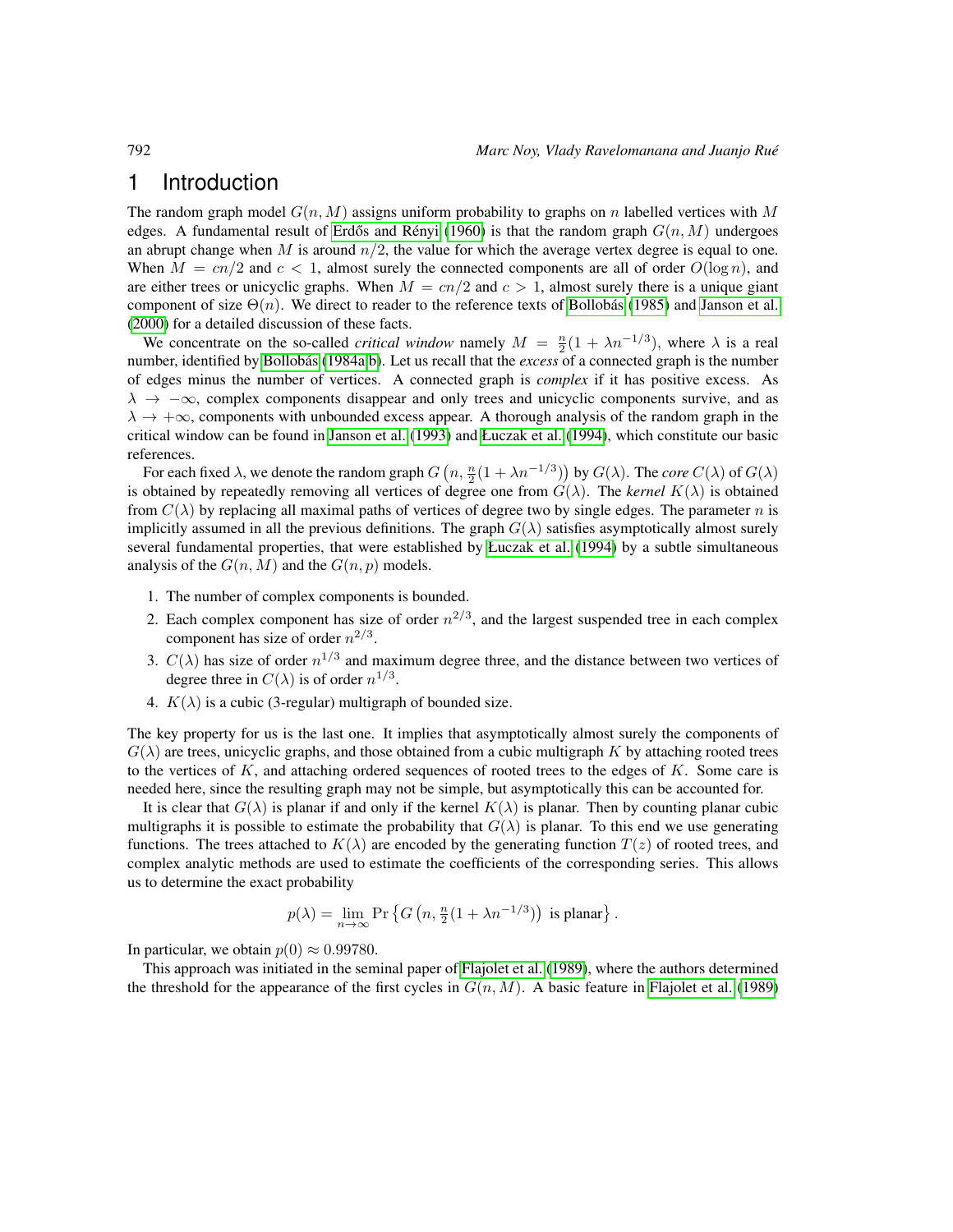is to estimate coefficients of large powers of generating functions using Cauchy integrals and the saddle point method. This path was followed by [Janson et al.](#page-10-2) [\(1993\)](#page-10-2), obtaining a wealth of results on  $G(\lambda)$ . Of particular importance for us is the determination in [Janson et al.](#page-10-2) [\(1993\)](#page-10-2) of the limiting probability that  $G(\lambda)$  has given excess. The approach in [Łuczak et al.](#page-10-3) [\(1994\)](#page-10-3) is more probabilistic and has as starting point the classical estimates by [Wright](#page-10-5) [\(1980\)](#page-10-5) on the number of connected graphs with fixed excess. The range of these estimates was extended by Bollobás [\(1984a\)](#page-9-1) and more recently the analysis was refined by [Flajolet et al.](#page-10-6) [\(2004\)](#page-10-6), by giving complete asymptotic expansions in terms of the Airy function. Very recently, the question of planarity has been analyzed in a wider setting of random subgraphs of a given graph by [Frieze and Krivelevich.](#page-10-7)

The paper is organized as follows. In Section [2](#page-2-0) we present the basic lemmas needed in the sequel. In Section [3](#page-5-0) we compute the number of cubic planar multigraphs, suitably weighted, where we follow [Kang](#page-10-8) [and Łuczak](#page-10-8) [\(2012\)](#page-10-8). In Section [4](#page-6-0) we compute the exact probability that the random graph  $G(\lambda)$  is planar as a function of  $\lambda$ . We generalize this result by determining the probability that  $G(\lambda)$  belongs to a minorclosed class of graphs in several cases of interest.

We close this introduction with a remark. The problem of 2-satisfiability presents a striking analogy with the random graph process. Given  $n$  Boolean variables and a conjunctive formula of  $M$  clauses, each involving two literals, the problem is to determine the probability that the formula is satisfiable when  $M$ grows with n. The threshold has been established at  $M = n$  and the critical window is also of width  $n^{2/3}$ ; see Bollobás et al. [\(2001\)](#page-9-3). However the exact probability of satisfiability when the number of clauses is  $n(1 + \lambda n^{-1/3})$  has not been determined, and appears to be a more difficult problem.

### <span id="page-2-0"></span>2 Preliminaries

All graphs in this paper are labelled. The size of a graph is its number of vertices. A multigraph is a graph with loops and multiple edges allowed.

We recall that the exponential generating function  $T(z)$  of rooted trees satisfies

$$
T(z) = ze^{T(z)}.
$$

Using Lagrange's inversion (see [Flajolet and Sedgewick](#page-10-9) [\(2009\)](#page-10-9)), one recovers the classical formula  $n^{n-1}$ for the number of rooted labelled trees.The generating function for unrooted trees is

$$
U(z) = T(z) - \frac{T(z)^2}{2}.
$$

This can be proved by integrating the relation  $T(z) = zU'(z)$ , or more combinatorially using the dissimilarity theorem for trees (see [Otter](#page-10-10) [\(1948\)](#page-10-10)).

A graph is unicyclic if it is connected and has a unique cycle. A unicyclic graph can be seen as an undirected cycle of length at least three to which we attach a sequence of rooted trees. Since the directed cycle construction corresponds algebraically to  $log(1/(1-z))$  (see [Flajolet and Sedgewick](#page-10-9) [\(2009\)](#page-10-9)), the generating function is

$$
V(z) = \frac{1}{2} \left( \log \frac{1}{1 - T(z)} - T(z) - \frac{T(z)^2}{2} \right).
$$

Graphs whose components are unicyclic are given by the exponential formula:

$$
e^{V(z)} = \frac{e^{-T(z)/2 - T(z)^2/4}}{\sqrt{1 - T(z)}}.
$$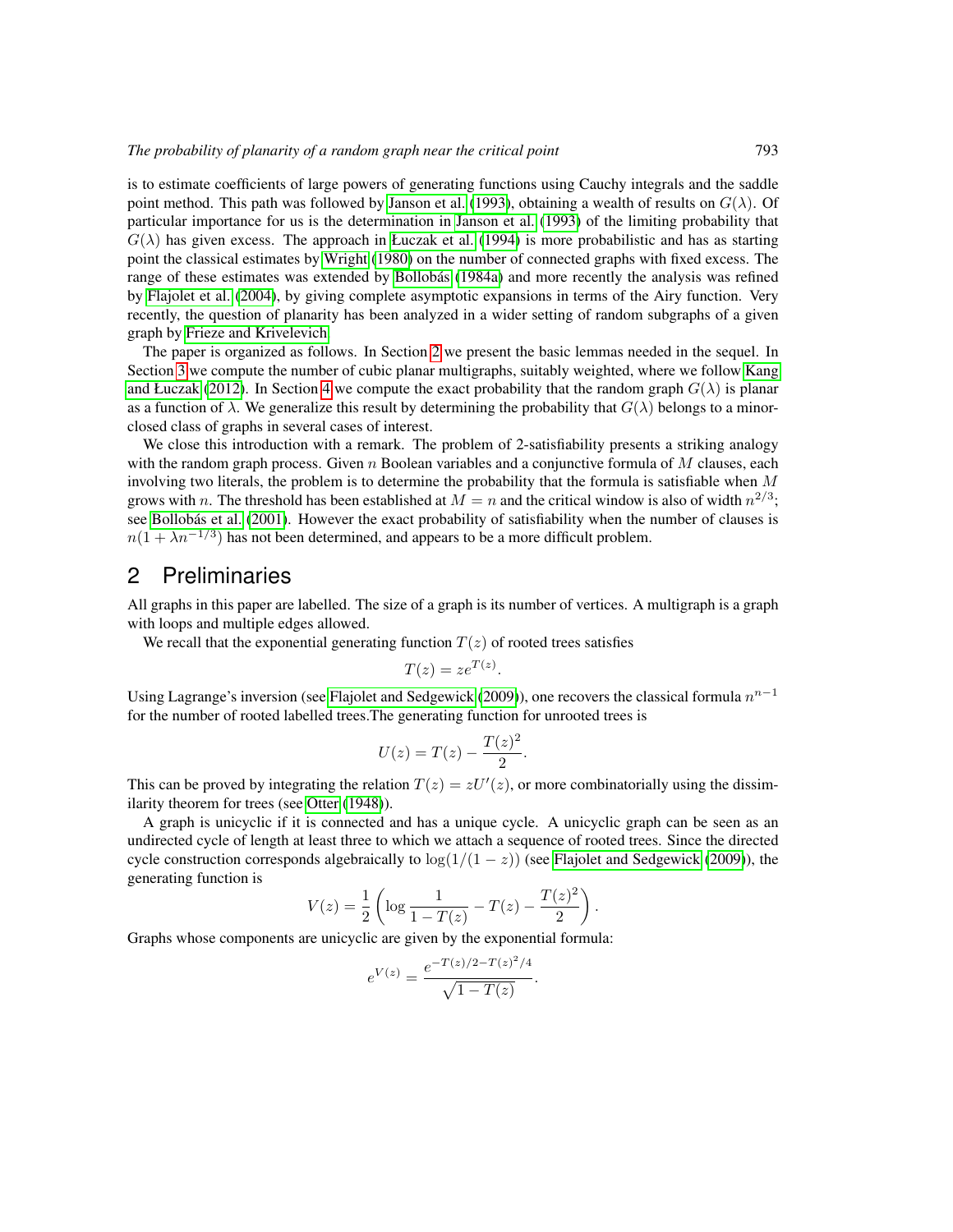The following result, which is fundamental for us, is proved in Theorem 4 of [Łuczak et al.](#page-10-3) [\(1994\)](#page-10-3) by a careful analysis of the structure of complex components in  $G(\lambda)$ . We say that a property P holds asymptotically almost surely (a.a.s.) in  $G(n, M)$  if the probability that P is satisfied tends to one as  $n \to \infty$ . Recall that  $G(\lambda) = G\left(n, \frac{n}{2}(1 + \lambda n^{-1/3})\right)$ .

**Lemma 1** *For each*  $\lambda$ *, the kernel of*  $G(\lambda)$  *is a.a.s. a cubic multigraph.* 

Given a cubic multigraph M with a loops, b double edges and c triple edges, define its *weight* as

$$
w(M) = 2^{-a} 2^{-b} 6^{-c}.
$$

This weight (called the *compensation factor* in [Janson et al.](#page-10-2) [\(1993\)](#page-10-2)), has the following explanation. When we substitute edges of the kernel by sequences of rooted trees, a loop has two possible orientations that give rise to the same graph. A double (triple) edge can be permuted in two (six) ways, again producing the same graph. From now on, all multigraphs we consider are weighted, so that we omit the qualifier. The following lemma is proved in [Janson et al.](#page-10-2) [\(1993\)](#page-10-2) using a combination of guessing and recurrence relations. The proof we give appears in Chapter 2 of the book Bollobás [\(1985\)](#page-9-0).

<span id="page-3-0"></span>Lemma 2 *The number* E<sup>r</sup> *of cubic multigraphs with* 2r *vertices is equal to*

$$
E_r = \frac{(6r)!}{(3r)!2^{3r}6^{2r}}.
$$

**Proof:** A cubic multigraph can be modeled as a pairing of darts (half-edges), 3 for each vertex, with a total of 6r darts. The number of such pairings is  $(6r)! / ((3r)!2^{3r})$ . However, we have to divide by the number  $6^{2r}$  of ways of permuting each of the  $2r$  triples of darts. The weight takes care exactly of the number of times a cubic multigraph is produced in this process.  $\Box$ 

The next result is essentially proved in [Janson et al.](#page-10-2) [\(1993\)](#page-10-2). Here we present a concise proof. We denote by  $[z^n]A(z)$  the coefficient of  $z^n$  in the power series  $A(z)$ .

<span id="page-3-1"></span>Lemma 3 *The number* g(n, M, r) *of simple graphs with* n *vertices,* M *edges and cubic kernel of size* 2r *satisfies*

$$
g(n, M, r) \le n! \left[z^n\right] \frac{U(z)^{n-M+r}}{(n-M+r)!} e^{V(z)} \frac{E_r}{(2r)!} \frac{T(z)^{2r}}{(1-T(z))^{3r}}
$$

*and*

$$
g(n, M, r) \ge n! \left[z^n\right] \frac{U(z)^{n-M+r}}{(n-M+r)!} e^{V(z)} \frac{E_r}{(2r)!} \frac{T(z)^{8r}}{(1-T(z))^{3r}}.
$$

**Proof:** Such a graph is the union of a set of s unrooted trees, a set of unicyclic graphs, and a cubic multigraph K with a rooted tree attached to each vertex of K and a sequence (possibly empty) of rooted trees attached to each edge of K. Let us see first that  $s = n - M + r$ . Indeed, the final excess of edges over vertices must be  $M - n$ . Each tree component contributes with excess  $-1$ , each unicyclic component with excess 0, and K (together with the attached trees) with excess r. Hence  $M - n = -s + r$ .

The first two factors  $U(z)^{n-M+r}/(n-M+r)!$  and  $e^{V(z)}$  on the right-hand side of the inequalities encode the set of trees and unicyclic components. The last part encodes the kernel  $K$ . It has  $2r$  vertices and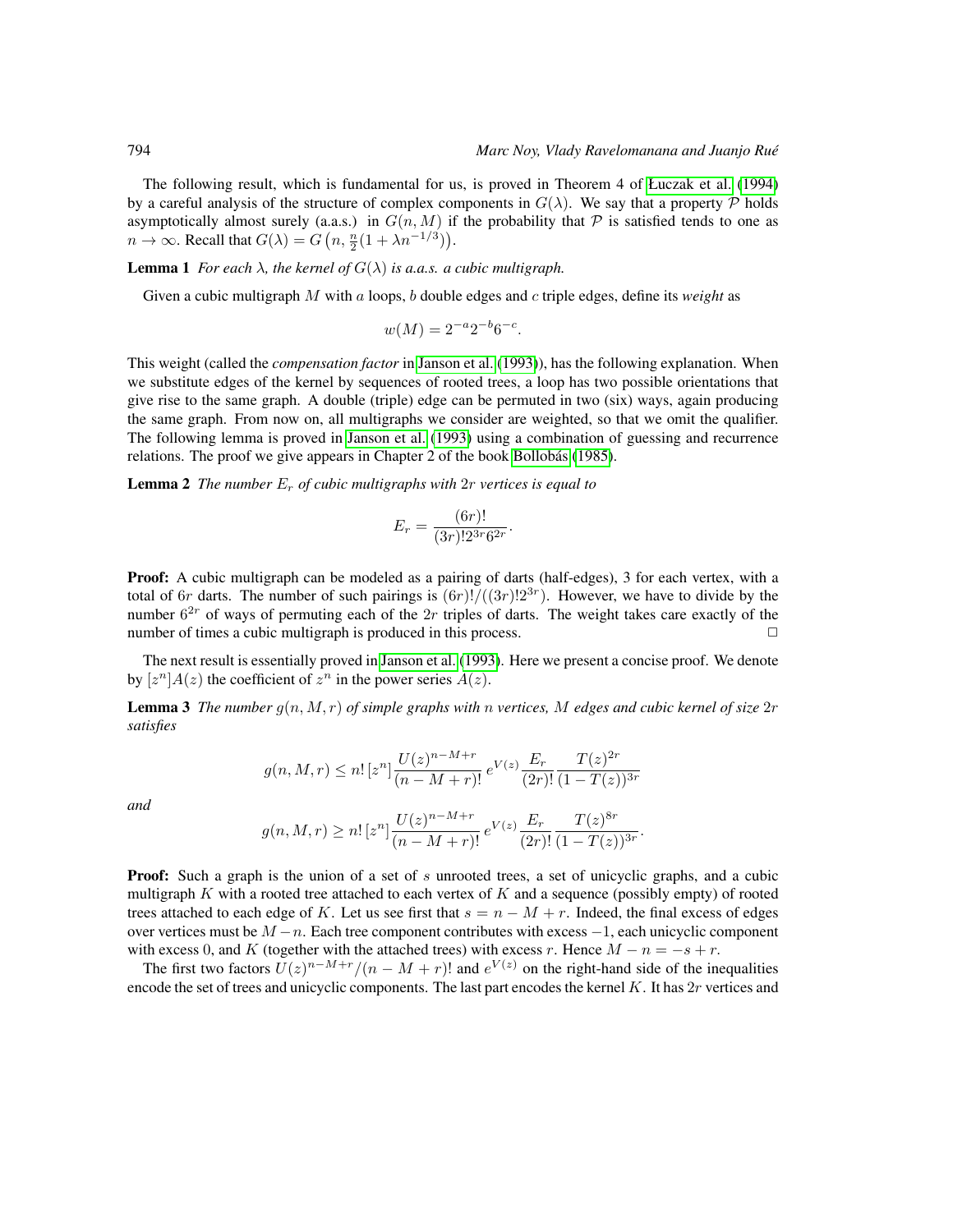is labelled, hence the factor  $E_r/(2r)!$ ; the weighting guarantees that each graph contributing to  $q(n, M, r)$ is counted exactly once. The trees attached to the 2r vertices give a factor  $T(z)^{2r}$ . The sequences of trees attached to the 3r edges give each a factor  $1/(1 - T(z))$ . However, this allows for the empty sequence and the resulting graph may not be simple, so we get only an upper bound. To guarantee that the final graph is simple we take sequences of length at least two, encoded by  $T(z)^2/(1-T(z))$  (length one is enough for multiple edges of  $K$ , but length two is needed for loops). Since this misses some graphs, we get a lower bound.  $\Box$ 

The following technical result is essentially Lemma 3 from [Janson et al.](#page-10-2) [\(1993\)](#page-10-2).

<span id="page-4-1"></span>**Lemma 4** Let  $M = \frac{n}{2}(1 + \lambda n^{-1/3})$ *. Then for any fixed a and integer*  $r > 0$  *we have* 

<span id="page-4-0"></span>
$$
\frac{n!}{\binom{\binom{n}{2}}{M}} [z^n] \frac{U(z)^{n-M+r}}{(n-M+r)!} \frac{T(z)^a}{(1-T(z))^{3r}} e^{V(z)} = \sqrt{2\pi} A \left(3r + \frac{1}{2}, \lambda\right) \left(1 + O\left(\frac{1+\lambda^4}{n^{1/3}}\right)\right) \tag{1}
$$

*uniformly for*  $|\lambda| \leq n^{1/12}$ *, where* 

$$
A(y,\lambda) = \frac{e^{-\lambda^3/6}}{3^{(y+1)/3}} \sum_{k \ge 0} \frac{\left(\frac{1}{2}3^{2/3}\lambda\right)^k}{k!\,\Gamma\left((y+1-2k)/3\right)}.\tag{2}
$$

We omit the proof, which is based on relating the left-hand side of Equation [\(1\)](#page-4-0) to the integral representation of  $A(y, \lambda)$  defined in Equation (10.7) of [Janson et al.](#page-10-2) [\(1993\)](#page-10-2):

$$
A(y,\lambda) = \frac{1}{2\pi i} \int_{\Pi} s^{1-y} e^{K(\lambda,s)} ds,
$$

where  $K(\lambda, s)$  is the polynomial

$$
K(\lambda, s) = \frac{(s + \lambda)^2 (2s - \lambda)}{6} = \frac{s^3}{3} + \frac{\lambda s^2}{2} - \frac{\lambda^3}{6}
$$

and  $\Pi$  is a suitable path in the complex plane.

It is important to notice that in the previous lemma the final asymptotic estimate does *not* depend on the choice of a. The next result is a direct consequence and can be found as Formula (13.17) in [Janson](#page-10-2) [et al.](#page-10-2) [\(1993\)](#page-10-2).

**Lemma 5** *The limiting probability that the random graph*  $G(\lambda)$  *has a cubic kernel of size*  $2r$  *is equal to* 

$$
\sqrt{2\pi} \, e_r A\left(3r + \frac{1}{2}, \lambda\right),
$$

*where*  $e_r = E_r/(2r)!$  *(E<sub>r</sub> is defined in Lemma [2\)](#page-3-0) and*  $A(y, \lambda)$  *is as in the previous lemma. In particular, for*  $\lambda = 0$  *the limiting probability is* 

$$
\sqrt{\frac{2}{3}} \left(\frac{4}{3}\right)^r e_r \frac{r!}{(2r)!}.
$$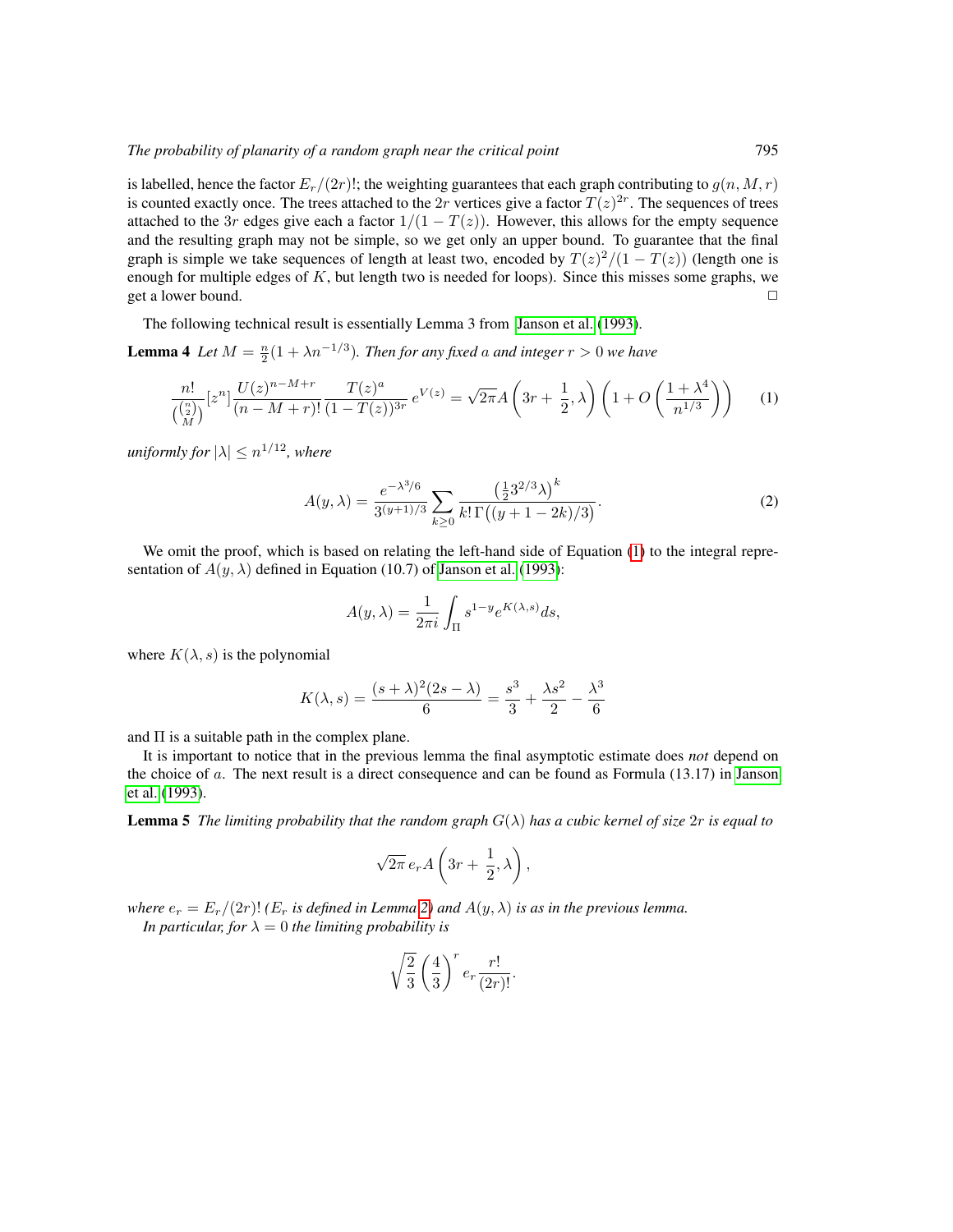**Proof:** Using the notation of Lemma [3,](#page-3-1) the probability for a given  $n$  is by definition

$$
\frac{g(n,M,r)}{\binom{\binom{n}{2}}{M}}.
$$

Lemma [3](#page-3-1) gives upper and lower bounds for this probability, and using Lemma [4](#page-4-1) we see that both bounds agree in the limit and are equal to

$$
\frac{E_r}{(2r)!}\sqrt{2\pi}A\left(3r+\frac{1}{2},\lambda\right),
$$

thus proving the result. A key point is that the discrepancy between the factors  $T(z)^{2r}$  and  $T(z)^{8r}$  in the bounds for  $g(n, M, r)$  does not affect the limiting value of the probability.

Notice that if we replace the  $e_r$  by the numbers  $g_r$  arising by counting *planar* cubic multigraphs, we obtain immediately the probability that  $G(\lambda)$  has a cubic planar kernel of size  $2r$ . Since  $G(\lambda)$  is planar if and only if its kernel is planar, we can use this fact to compute the probability of  $G(\lambda)$  being planar. But first we must compute  $g_r$ .

## <span id="page-5-0"></span>3 Planar cubic multigraphs

In this section we compute the numbers  $G_r$  of cubic weighted planar multigraphs of size  $2r$ . All multigraphs are labelled in vertices, hence the counting formulas are exponential in this parameter. The associated generating function has been obtained recently in [Kang and Łuczak](#page-10-8) [\(2012\)](#page-10-8) (generalizing the enumeration of simple cubic graphs in [Bodirsky et al.](#page-9-4) [\(2007\)](#page-9-4)), but their derivation contains some minor errors. They do not affect the correctness of [Kang and Łuczak](#page-10-8) [\(2012\)](#page-10-8), since the asymptotic estimates needed by the authors are still valid. However, for the computations that follow we need the exact values. The next result is from [Kang and Łuczak](#page-10-8) [\(2012\)](#page-10-8), the corrections are detailed below.

<span id="page-5-1"></span>**Lemma 6** Let  $G_1(z)$  be the generating function of connected cubic planar multigraphs. Then  $G_1(z)$  is *determined by the following system of equations:*

$$
3z \frac{dG_1(z)}{dz} = D(z) + C(z)
$$
  
\n
$$
B(z) = \frac{z^2}{2}(D(z) + C(z)) + \frac{z^2}{2}
$$
  
\n
$$
C(z) = S(z) + P(z) + H(z) + B(z)
$$
  
\n
$$
D(z) = \frac{B(z)^2}{z^2}
$$
  
\n
$$
S(z) = C(z)^2 - C(z)S(z)
$$
  
\n
$$
P(z) = z^2C(z) + \frac{1}{2}z^2C(z)^2 + \frac{z^2}{2}
$$
  
\n
$$
2(1 + C(z))H(z) = u(z)(1 - 2u(z)) - u(z)(1 - u(z))^3
$$
  
\n
$$
z^2(C(z) + 1)^3 = u(z)(1 - u(z))^3.
$$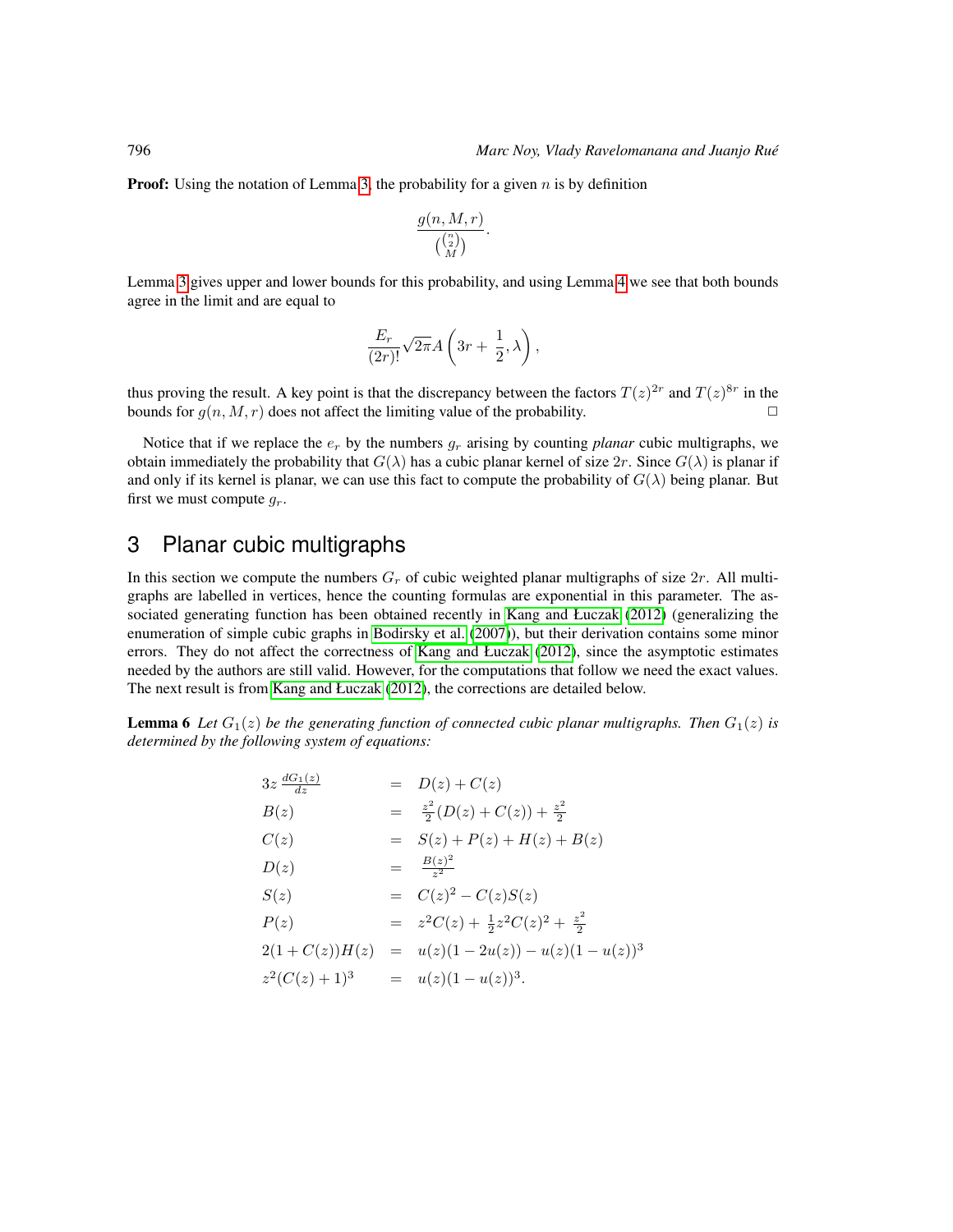The generating functions  $B(z)$ ,  $C(z)$ ,  $D(z)$ ,  $S(z)$ ,  $P(z)$  and  $H(z)$  correspond to distinct families of edge-rooted cubic planar graphs, and  $u(z)$  is an algebraic function related to the enumeration of 3connected cubic planar graphs (dually, 3-connected triangulations).

The corrections with respect to [Kang and Łuczak](#page-10-8) [\(2012\)](#page-10-8) are the following. In the first equation a term  $-7z^2/24$  has been removed. In the second and sixth equations we have replaced a term  $z^2/4$  by  $z^2/2$ . In the fourth equation we have removed a term  $-z^2/16$ . For the combinatorial interpretation of the various generating functions and the proof of the former equations we refer to [Kang and Łuczak](#page-10-8) [\(2012\)](#page-10-8). Notice that eliminating  $u(z)$  from the last two equations we obtain a relation between  $C(z)$  and  $H(z)$ . This relation can be used to obtain a single equation satisfied by  $C(z)$ , by eliminating  $S(z)$ ,  $P(z)$ ,  $H(z)$ ,  $D(z)$  and  $B(z)$  from the first equations. We reproduce it here in case the reader wishes to check our computations.

> $1048576 z^6 + 1034496 z^4 - 55296 z^2 +$  $(9437184 z^6 + 6731264 z^4 - 1677312 z^2 + 55296)$  C+  $(37748736\,z^6 + 18925312\,z^4 - 7913472\,z^2 + 470016)\,C^2 +$  $(88080384 z^6 + 30127104 z^4 - 16687104 z^2 + 1622016) C^3 +$  $(132120576\,z^6 + 29935360\,z^4 - 19138560\,z^2 + 2928640)\,C^4 +$  $(132120576\,z^6 + 19314176\,z^4 - 12429312\,z^2 + 2981888)C^5 +$  $(88080384 z^6 + 8112384 z^4 - 4300800 z^2 + 1720320) C^6 +$  $(37748736\,z^6 + 2097152\,z^4 - 614400\,z^2 + 524288)\,\dot{C}^7 +$  $(9437184 z^6 + 262144 z^4 + 65536) C^8 + 1048576 C^9 z^6 = 0.$

The first terms are

$$
C(z) = z2 + \frac{25}{8}z4 + \frac{59}{4}z6 + \frac{11339}{128}z8 + \cdots
$$

This allows us to compute  $B(z)$ ,  $D(z)$ ,  $S(z)$ ,  $P(z)$  and  $H(z)$ , hence also  $G_1(z)$ . The first coefficients of  $G_1(z)$  are as follows.

$$
G_1(z) = \frac{5}{24}z^2 + \frac{5}{16}z^4 + \frac{121}{128}z^6 + \frac{1591}{384}z^8 + \cdots
$$

Using the set construction, the generating function  $G(z)$  for cubic planar multigraphs is then

$$
G(z) = e^{G_1(z)} = \sum_{r=0}^{\infty} G_r \frac{z^{2r}}{(2r)!} = 1 + \frac{5}{24}z^2 + \frac{385}{1152}z^4 + \frac{83933}{82944}z^6 + \frac{35002561}{7962624}z^8 + \cdots,
$$
 (3)

where  $G_r$  is the number of planar cubic multigraphs with  $2r$  vertices. This coincides with the generating function for all cubic (non-necessarily planar) multigraphs up to the coefficient of  $z^4$ . The first discrepancy is in the coefficient of  $z^6$ . The difference between the coefficients is  $1/72 = 10/6!$ , corresponding to the 10 possible ways of labelling  $K_{3,3}$ , the unique non-planar cubic multigraph on six vertices.

## <span id="page-6-0"></span>4 Probability of planarity and generalizations

<span id="page-6-1"></span>Let G be a graph with a cubic kernel K. Then clearly G is planar if and only if K is planar, and we can compute the probability that  $G(n, M)$  is planar by counting over all possible planar kernels.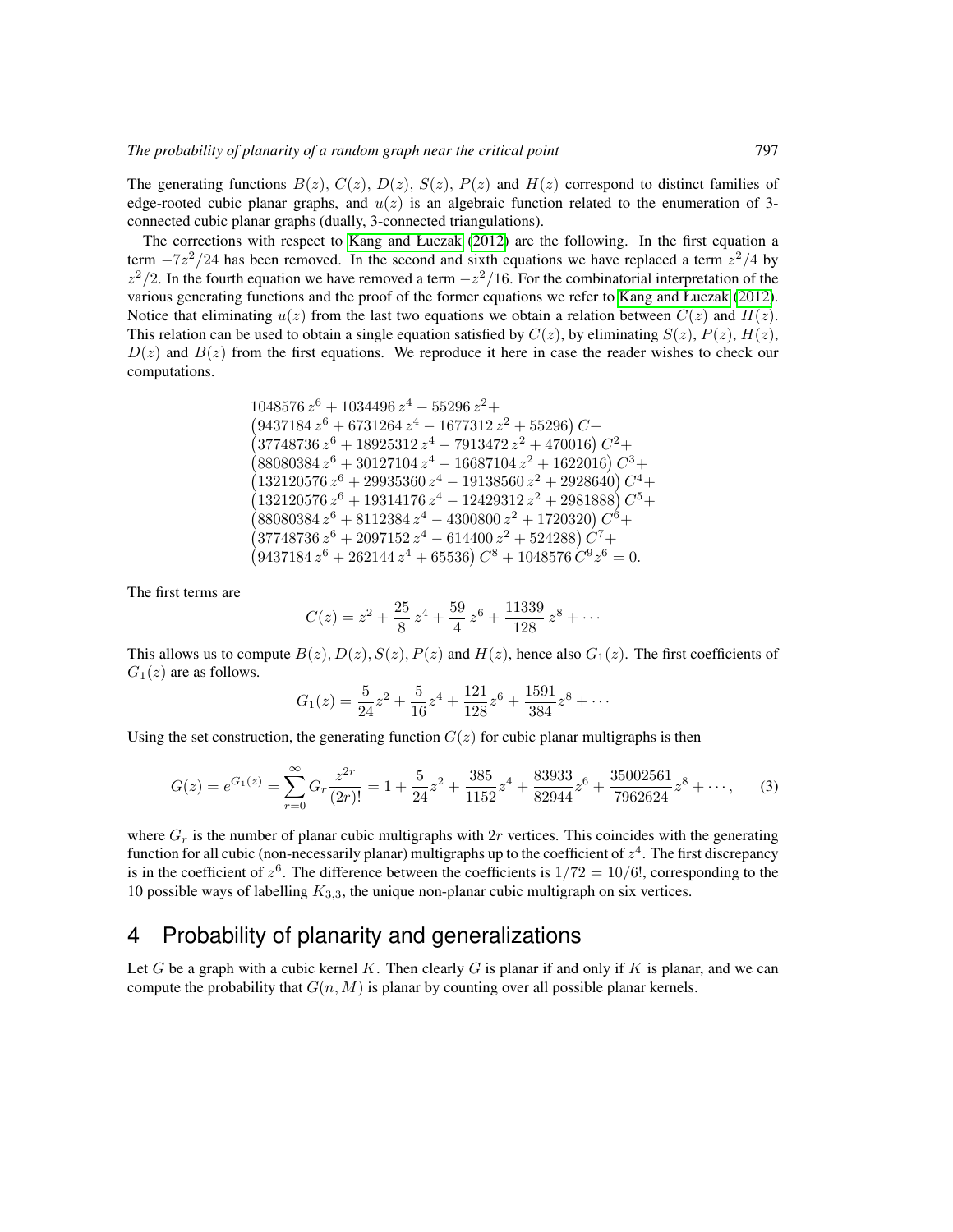**Theorem 7** Let  $g_r(2r)!$  be the number of cubic planar multigraphs with  $2r$  vertices. Then the limiting probability that the random graph  $G(n, M = \frac{n}{2}(1 + \lambda n^{-1/3}))$  is planar is

$$
p(\lambda) = \sum_{r \ge 0} \sqrt{2\pi} g_r A\left(3r + \frac{1}{2}, \lambda\right).
$$

In particular, the limiting probability that  $G(n,\frac{n}{2})$  is planar is

$$
p(0) = \sum_{r \ge 0} \sqrt{\frac{2}{3}} \left(\frac{4}{3}\right)^r g_r \frac{r!}{(2r)!} \approx 0.99780.
$$

**Proof:** The same analysis as in Section [2](#page-2-0) shows that  $\sqrt{2\pi} g_r A(3r + \frac{1}{2}, \lambda)$  is the probability that the kernel is planar and has 2r vertices. Summing over all possible r, we get the desired result.  $\Box$ 

As already mentioned, in Erdős and Rényi [\(1960\)](#page-10-0) it was conjectured that  $p(0)$  exists and  $0 < p(0) < 1$ . This was proved in [Łuczak et al.](#page-10-3) [\(1994\)](#page-10-3), showing that  $p(\lambda)$  exists for all  $\lambda$  and that  $0 < p(\lambda) < 1$ . The bounds in [Janson et al.](#page-10-2) [\(1993\)](#page-10-2) for  $p(0)$  are

$$
0.98707 < p(0) < 0.99977,
$$

obtained by considering connected cubic multigraphs with at most six vertices. We remark that in [Stepanov](#page-10-11) [\(1988\)](#page-10-11) is shown that  $p(\lambda) < 1$  for  $\lambda \leq 0$  (without actually establishing the existence of the limiting probability). The function  $p(\lambda)$  is plotted in Figure 1. As expected,  $p(\lambda)$  is close to 1 when  $\lambda \to -\infty$  and close to 0 when  $\lambda \to \infty$ . For instance,  $p(-3) \approx 1 - 1.02 \cdot 10^{-7}$  and  $p(5) \approx 4.9 \cdot 10^{-7}$ .

Besides planar graphs, one can consider other classes of graphs. Let  $G$  be a class of graphs closed under taking minors, that is, if H is a minor of G and  $G \in \mathcal{G}$ , then  $H \in \mathcal{G}$ . If  $H_1, \dots, H_k$  are the excluded minors of G, then we write  $G = Ex(H_1, \ldots, H_k)$ . (By the celebrated theorem of Robertson and Seymour, the number of excluded minors is finite, but we do not need this deep result here). The following result generalizes the previous theorem.

**Theorem 8** Let  $\mathcal{G} = \mathbb{E}x(H_1, \ldots, H_k)$  and assume all the  $H_i$  are 3-connected. Let  $h_r(2r)!$  be the number *of cubic multigraphs in G with*  $2r$  *vertices. Then the limiting probability that the random graph*  $G(n, M = \frac{n}{2}(1 + \lambda n^{-1/3}))$  *is in G is* 

$$
p_{\mathcal{G}}(\lambda) = \sum_{r \ge 0} \sqrt{2\pi} h_r A\left(3r + \frac{1}{2}, \lambda\right).
$$

In particular, the limiting probability that  $G(n,\frac{n}{2})$  is in  $\mathcal G$  is

$$
p_G(0) = \sum_{r \ge 0} \sqrt{\frac{2}{3}} \left(\frac{4}{3}\right)^r h_r \frac{r!}{(2r)!}.
$$

*Moreover, for each* λ *we have*

$$
0 < p_{\mathcal{G}}(\lambda) < 1.
$$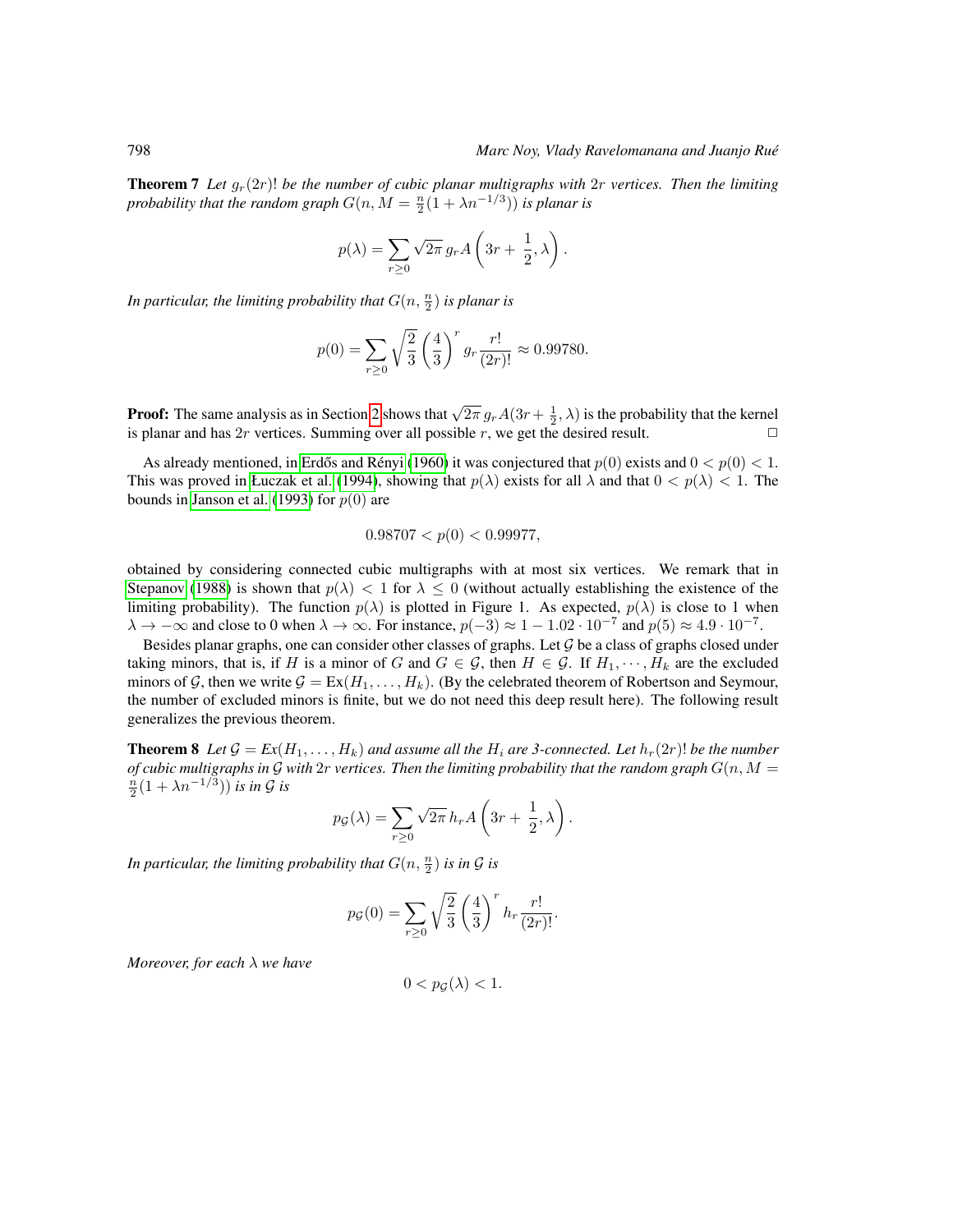**Proof:** If all the  $H_i$  are 3-connected, then clearly a graph is in  $G$  if and only its kernel is in  $G$ . The probability  $p_G(\lambda)$  is then computed as in Theorem [7.](#page-6-1) It is positive since G contains all trees and unicyclic graphs, which contribute with positive probability (although tending to 0 as  $\lambda \to \infty$ ). To prove that it is less than one, let t be the smallest size of the excluded minors  $H_i$ . By splitting vertices it is easy to construct cubic graphs containing  $K_{t+1}$  as a minor, hence  $G(\lambda)$  contains  $K_{t+1}$  as a minor with positive probability (alternatively, see the argument at the end of [Łuczak et al.](#page-10-3) [\(1994\)](#page-10-3)). It follows that  $1-p<sub>G</sub>(\lambda)$  >  $0.$ 



**Fig. 1:** The probability of  $G(\lambda)$  being planar and of being series-parallel are both plotted for  $\lambda \in [-1, 4]$ . The function on top corresponds to the planar case.

In some cases of interest we are able to compute the numbers  $h_r$  explicitly. Let  $\mathcal{G} = \text{Ex}(K_4)$  be the class of series-parallel graphs. The same system of equations as in Lemma [6](#page-5-1) holds for series-parallel graphs with the difference that now  $H(z) = 0$  (this is due to the fact that there are no 3-connected series-parallel graphs). The generating function for cubic series-parallel multigraphs can be computed as

$$
G_{\rm sp}(z) = 1 + \frac{5}{24}z^2 + \frac{337}{1152}z^4 + \frac{55565}{82944}z^6 + \frac{15517345}{7962624}z^8 + \cdots
$$

For instance,  $[z^4](G(z) - G_{\rm sp}(z)) = \frac{1}{24}$ , corresponding to the fact that  $K_4$  is the only cubic multigraph with 4 vertices which is not series-parallel. The limiting probability that  $G(n, \frac{n}{2})$  is series-parallel is

 $p_{sp}(0) \approx 0.98003$ .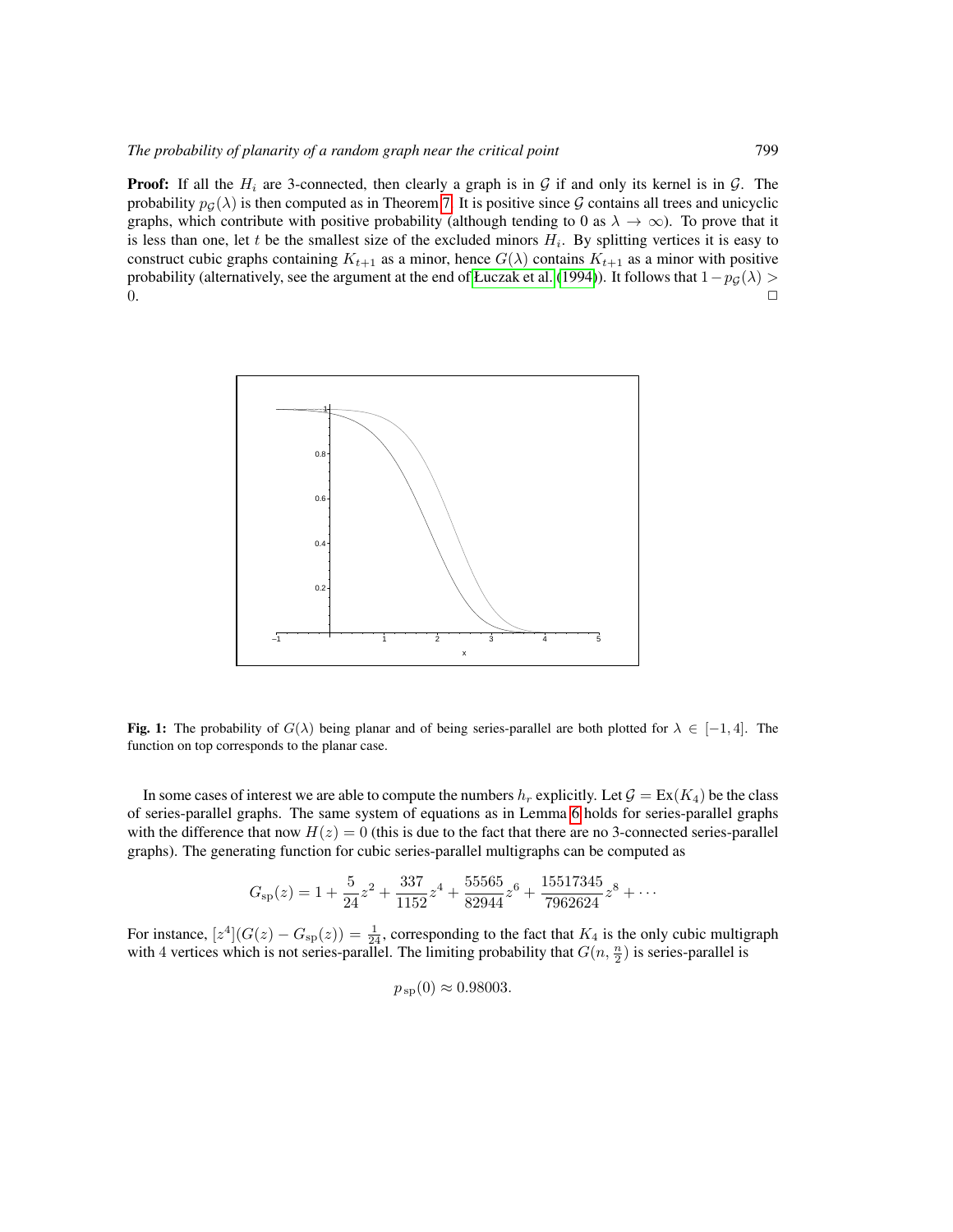See Figure 1 for a plot of  $p_{\text{sp}}(\lambda)$ .

As another example, consider excluding  $K_{3,3}$ . Since the only 3-connected non-planar graph in  $Ex(K_{3,3})$ is  $K_5$ , which is not cubic, the values of  $h_r$  in this case are *exactly* the same as the ones in the planar case. Observe that 3-connectivity plays and important role in the equations of weighted cubic multigraphs in Section 3 (namely, the one related to the counting formula  $H(z)$ ). Hence, the limiting probability of being in this class is *exactly* the same as of being planar, although  $Ex(K_{3,3})$  is exponentially larger than the class of planar graphs (see [Gerke et al.](#page-10-12) [\(2008\)](#page-10-12)). But excluding the graph  $K_{3,3}^+$ , obtained by adding one edge to  $K_{3,3}$ , does increase the probability, since  $K_{3,3}$  is in the class and is cubic and non-planar (the probability is computable since the 3-connected graphs in  $Ex(K_{3,3}^+)$  are known, see [Gerke et al.](#page-10-12) [\(2008\)](#page-10-12)). Other classes such as  $Ex(K_5 - e)$  or  $Ex(K_3 \times K_2)$  can be analyzed too using the results from Giménez [et al..](#page-10-13)

It would be interesting to compute the probability that  $G(\lambda)$  has genus g. For this we need to count cubic multigraphs of genus g (orientable or not). We only know how to do this for  $g = 0$ , the reason being that a 3-connected planar graph has a unique embedding in the sphere. This is not at all true in positive genus. It is true though that almost all 3-connected graphs of genus g have a unique embedding in the surface of genus  $g$  (see [Chapuy et al.](#page-9-5) [\(2011\)](#page-9-5)). This could be the starting point for the enumeration, by counting first 3-connected maps of genus g (a map is a graph equipped with a 2-cell embedding). But this is not enough here, since we need the *exact* numbers of graphs.

## Acknowledgements

The first and third authors acknowledge the warm hospitality from the Laboratoire d'Informatique Algorithmique: Fondements et Applications (LIAFA) in Paris, where much of this work was done. The first and the third author also thank the support of the ANR project MAGNUM number 2010 BLAN-0204. The third author is also grateful to the ERC grant number 208471 - ExploreMaps.

#### **References**

- <span id="page-9-4"></span>M. Bodirsky, M. Kang, M. Löffler, and C. McDiarmid. Random cubic planar graphs. *Random Structures Algorithms*, 30(1-2):78–94, 2007.
- <span id="page-9-1"></span>B. Bollobás. The evolution of random graphs. *Transactions of the American Mathematical Society*, 286 (1):257–274, 1984a.
- <span id="page-9-2"></span>B. Bollobás. The evolution of sparse graphs. In *Graph theory and combinatorics (Cambridge, 1983)*, pages 35–57. Academic Press, London, 1984b.
- <span id="page-9-0"></span>B. Bollobás. *Random graphs*. Academic Press Inc. [Harcourt Brace Jovanovich Publishers], London, 1985.
- <span id="page-9-3"></span>B. Bollobás, C. Borgs, J. T. Chayes, J. H. Kim, and D. B. Wilson. The scaling window of the 2-SAT transition. *Random Structures Algorithms*, 18(3):201–256, 2001.
- <span id="page-9-5"></span>G. Chapuy, É. Fusy, O. Giménez, B. Mohar, and M. Noy. Asymptotic enumeration and limit laws for graphs of fixed genus. *Journal of Combinatorial Theory. Series A*, 118(3):748–777, 2011.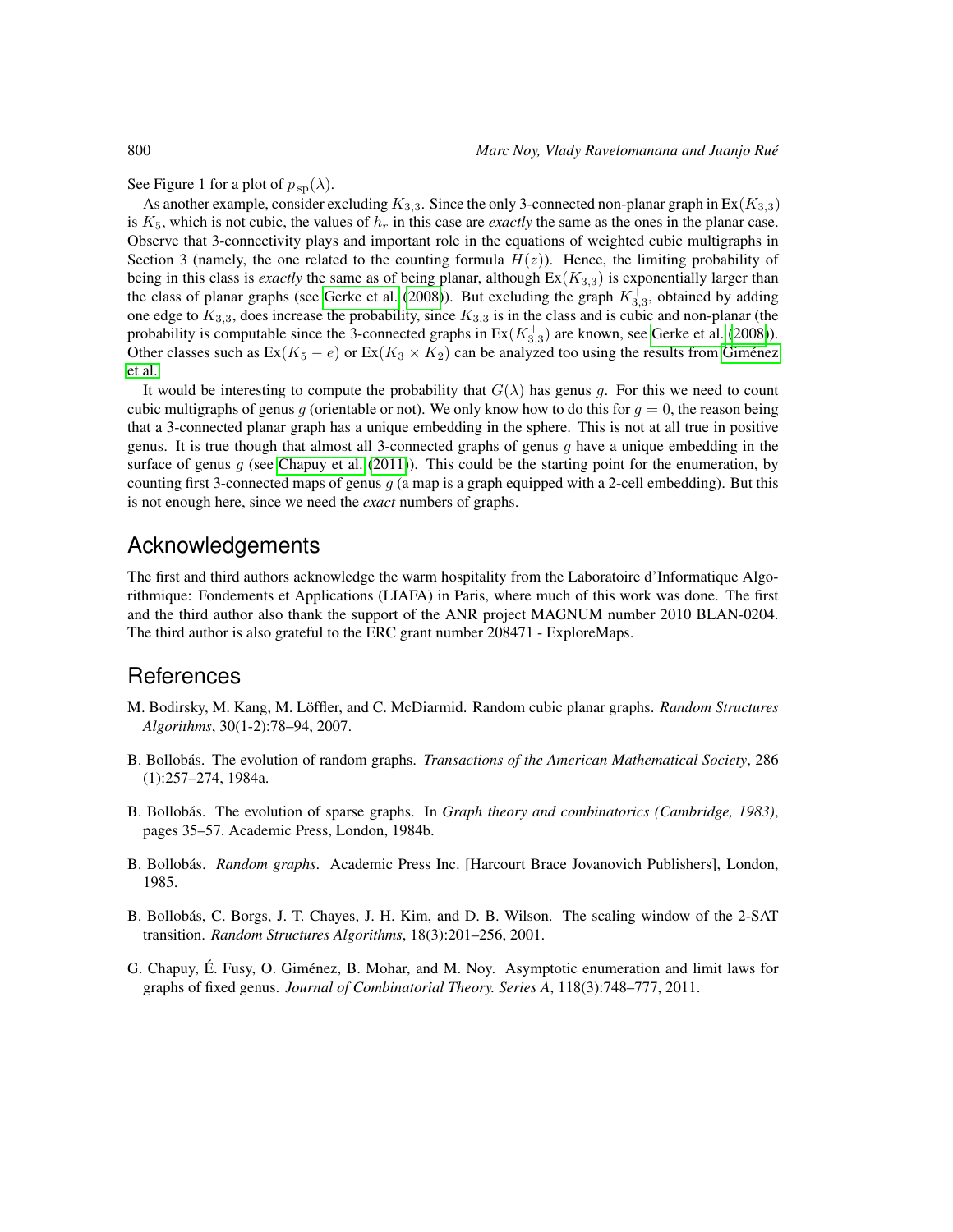- <span id="page-10-0"></span>P. Erdős and A. Rényi. On the evolution of random graphs. *Magyar Tud. Akad. Mat. Kutató Int. Közl.*, 5: 17–61, 1960.
- <span id="page-10-9"></span>P. Flajolet and R. Sedgewick. *Analytic combinatorics*. Cambridge University Press, Cambridge, 2009.
- <span id="page-10-4"></span>P. Flajolet, D. E. Knuth, and B. Pittel. The first cycles in an evolving graph. *Discrete Mathematics*, 75 (1-3):167–215, 1989. Graph theory and combinatorics (Cambridge, 1988).
- <span id="page-10-6"></span>P. Flajolet, B. Salvy, and G. Schaeffer. Airy phenomena and analytic combinatorics of connected graphs. *Electronic Journal of Combinatorics*, 11(1):Research Paper 34, 30 pp. (electronic), 2004.
- <span id="page-10-7"></span>A. Frieze and M. Krivelevich. On the non-planarity of a random subgraph. *Preprint available on-line in* arXiv:1205.6240.
- <span id="page-10-12"></span>S. Gerke, O. Giménez, M. Noy, and A. Weißl. The number of graphs not containing  $K_{3,3}$  as a minor. *Electronic Journal of Combinatorics*, 15(1):Research Paper 114, 20, 2008.
- <span id="page-10-13"></span>O. Giménez, M. Noy, and J. Rué. Graph classes with given 3-connected components: asymptotic enumeration and random graphs. *To appear at Random Structures and Algorithms*.
- <span id="page-10-2"></span>S. Janson, D. E. Knuth, T. Łuczak, and B. Pittel. The birth of the giant component. *Random Structures Algorithms*, 4(3):231–358, 1993.
- <span id="page-10-1"></span>S. Janson, T. Łuczak, and A. Rucinski. *Random graphs*. Wiley-Interscience Series in Discrete Mathematics and Optimization. Wiley-Interscience, New York, 2000.
- <span id="page-10-8"></span>M. Kang and T. Łuczak. Two critical periods in the evolution of random planar graphs. *Transactions of the American Mathematical Society*, 364(8):4239–4265, 2012.
- <span id="page-10-3"></span>T. Łuczak, B. Pittel, and J. C. Wierman. The structure of a random graph at the point of the phase transition. *Transactions of the American Mathematical Society*, 341(2):721–748, 1994.
- <span id="page-10-10"></span>R. Otter. The number of trees. *Annals of Mathematics (2)*, 49:583–599, 1948.
- <span id="page-10-11"></span>V. Stepanov. On some features of the structure of a random graph near a critical point. *Theory of Probability* & *Its Applications*, 4(1):573–594, 1988.
- <span id="page-10-5"></span>E. M. Wright. The number of connected sparsely edged graphs. III. Asymptotic results. *Journal of Graph Theory*, 4(4):393–407, 1980.